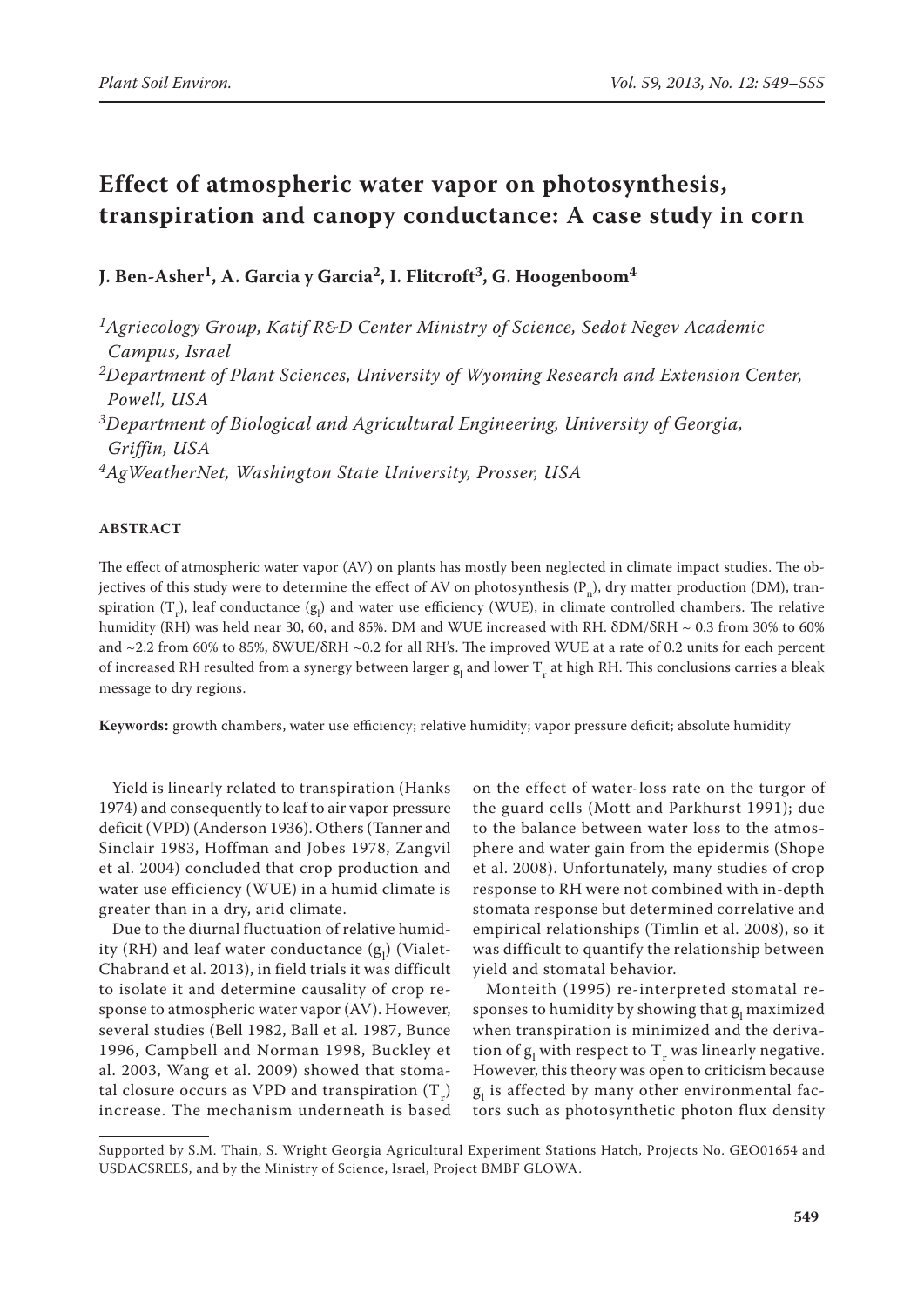(PPFD),  $CO<sub>2</sub>$  concentration in the air, temperature and plant species (Bunce 1998a, b).

These multivariate natural fluctuations can be eliminated by experiments in growth chambers (Twizeyimana et al. 2007, Thongbai et al. 2010, Manzoni et al. 2011) and thus, enhancing the effect of selected individual factors variations like air temperature  $(T_a)$ , RH or  $CO_2$ .

The objective of this study was, therefore, to use closed environmental chambers as a tool for the understanding of interactions between biotic and abiotic components on WUE,  $T_r$ , photosynthesis  $(P_n)$  and  $g_l$  of corn by isolating the effect of three RH treatments under stabilized temperature, irradiance, and  $CO<sub>2</sub>$  concentration.

## **MATERIAL AND METHODS**

**Experimental conditions and measurements**. This study was conducted in the Georgia Envirotron facility. Three growth chambers equipped with the Conviron dehumidifier systems were used. The AV were absolute humidity (AH), relative humidity (RH) and vapor pressure deficit (VPD). The three are exchangeable because temperature was stabilized with minimal variations close to 30°C (coefficient of variation  $(CV) \sim 0.06$ ). RH were 30 ± 3%, 56 ± 9%, and 84 ± 14%. Sweet corn (*Zea mays* L. var. *rugosa*) was grown in 1.5 L plastic containers from planting (21 November, day of the year (DOY): 325) to harvest (9 February, DOY: 43), a total of 84 days. Air-dried Georgia sand with a particle size up to 0.5 mm was employed as growth media; the bulk density varied between 1100 and 1300 kg/m<sup>3</sup>. Miracle Gro 24-8-16% NPK

Table 1. Average physical properties of the chambers<sup>1</sup>

| Chamber #               | Units                                         | 1   | $\mathfrak{D}$            | 3            |
|-------------------------|-----------------------------------------------|-----|---------------------------|--------------|
| RH <sup>1</sup>         | %                                             | 30  | 60                        | 85           |
| Area                    | m <sup>2</sup>                                | 3.5 | 3.5                       | 3.5          |
| Height                  | m                                             | 1.8 | 1.8                       | 1.8          |
| Wind speed              | m/s                                           | 0.5 | 0.5                       | 0.5          |
| Irradiance <sup>2</sup> | $W/m^2$                                       |     | $310 \pm 10$ $300 \pm 10$ | $320 \pm 10$ |
| PPFD <sup>2</sup>       | $\mu$ mol/m <sup>2</sup> /s 740 ± 28 743 ± 28 |     |                           | $740 \pm 28$ |

<sup>1</sup>Temperature ≈30/25°C and CO<sub>2</sub> concentration 300/450  $\mu$ mol/mol during 14 light/10 dark( h); <sup>2</sup>Irradiance and PPFD increased linearly with height

(equivalent to 3 mg N/kg soil) was applied with the irrigation water. Each container had one dripper with a discharge rate of 1 L/h. Irrigation was controlled by computer and applied four times a day. The major properties of the chambers are summarized in Table 1.

The average daily solar radiation during January is 11.7  $M$ J/m<sup>2</sup>/day and in the growth chamber it was about 11.1 MJ/m<sup>2</sup>/day. The measurements of  $P_n$  and  $T_r$  were obtained with the PTM-48M (photosynthesis transpiration monitor, Bio Instruments, Chisinau, Moldova). Four replications of continuous 24 h measurements in each chamber were taken once a week.

Additional supporting sensors to monitor meteorological conditions and soil water content included were: photosynthetic active radiation (PAR),  $T_{a'}$  leaf temperature (T<sub>1</sub>), RH and time domain reflectometry to maintain optimal moisture condition. All data were collected from four young fully developed leaves on four different plants in each growth chamber.

**Environmental conditions**. The course of two RH treatments is displayed in Figure 1 during two sampling days. The highest RH treatment was 87% while the average RH of the lowest was 31%. The four peaks of RH during the daylight hours were caused by the four daily irrigations that are shown by the heavy dark line.

Long-term averages inside the growth chambers are given in Table 2.

For the low RH,  $T_1$ - $T_a$  was large while for high RH it was negligible because of minimal evaporative cooling.



Figure 1. The course of two relative humidity treatments during 40 h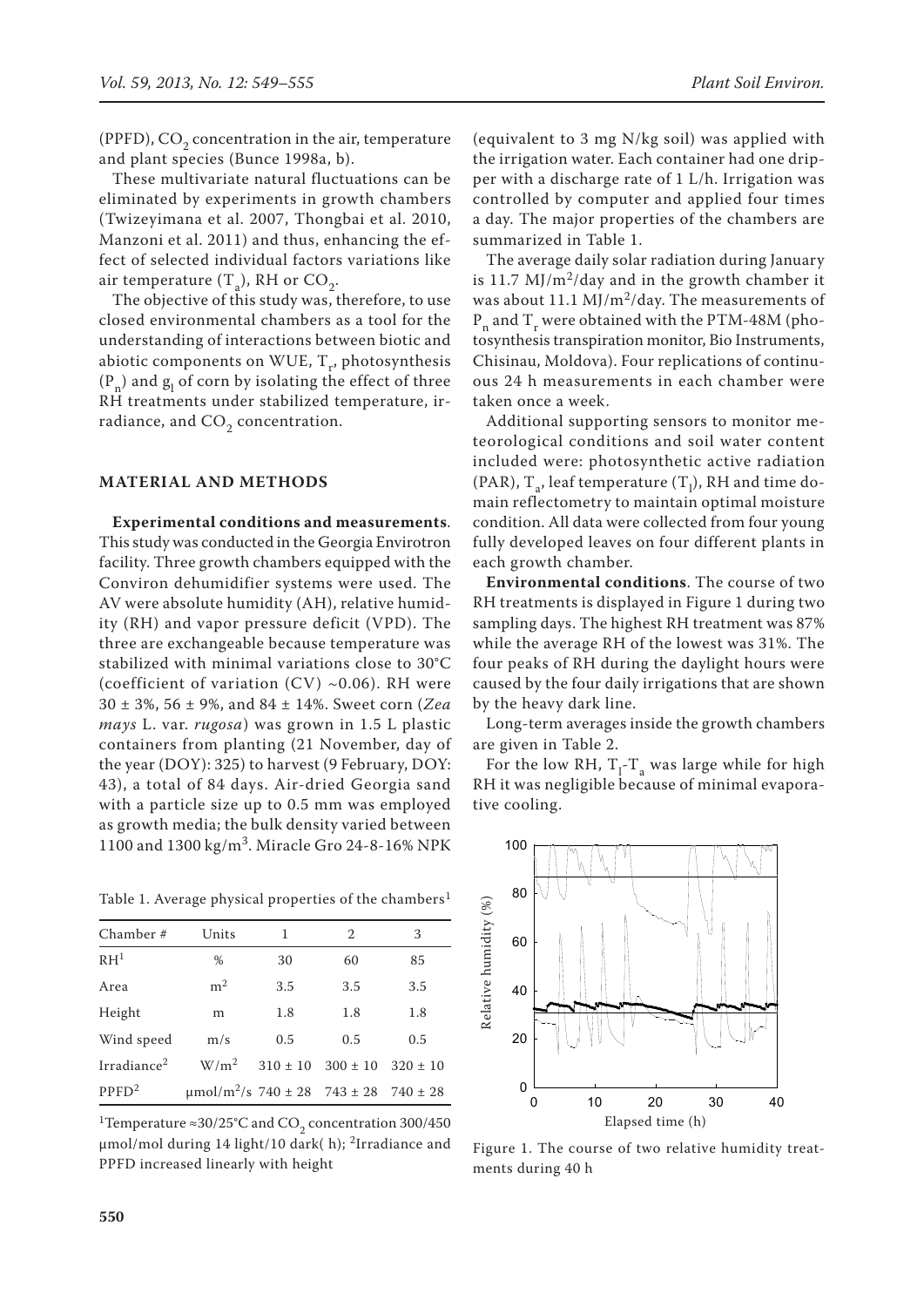| Treatment <sup>1</sup> | RH(%)       | Air temperature $(^{\circ}C)$ | $AH^2(g/m^3)$ | $T_1 - T_2$ <sup>°</sup> C) | VPD (kPa)     |
|------------------------|-------------|-------------------------------|---------------|-----------------------------|---------------|
| 30                     | $30 \pm 3$  | $27.2 \pm 1.7$                | 7.9           | $-1.4 \pm 0.7$              | $2 \pm 0.4$   |
| 60                     | $56 \pm 9$  | $29.8 \pm 2.5$                | 16.8          | $-0.5 \pm 0.3$              | $1.9 \pm 0.6$ |
| 85                     | $84 \pm 14$ | $30.3 \pm 2.9$                | 26.0          | $-0.05 \pm 0.03$            | $0.7 \pm 0.7$ |

Table 2. Long-term average relative humidity (RH) inside the growth chambers and their associated meteorological values

AH – absolute humidity; T<sub>1</sub> – leaf temperature; T<sub>a</sub> – air temperature; VPD – vapor pressure deficit; <sup>1</sup>Proposed RH; 2The corresponding AH of the averages RH

It should be noted that  $T_a$  was not absolutely constant. This is due to inherent difficulties to control a precise combination of fixed  $T_a$  and RH. However, RH dominated the experiment because of the extreme differences between RH treatments (CV  $\sim$  0.5) compare to the small CV ( $\sim$  0.06) in T<sub>a</sub>. The cooler temperature in the 30% RH treatment and its associated lower VPD resulted in slightly better growth conditions than expected, offsetting some of the AV effects.  $D$  of the AV effects.<br> **Data analysis**. Eight measuring cycles from the  $VPD/[\Delta + \gamma(1 + Ca/g_{\text{r}})]$ V effects.<br>· Γιλι

V1 stage (when the collar of the first leaf is visible) to the R3 stage (when kernels are filled with a white, milky fluid) were averaged and analyzed statistically. The effect of RH on the daily sum of  $P_n$  and  $T_r$  was used to calculate WUE (g  $CO_2/g$  $H<sub>2</sub>O$ ) and TC (transpiration coefficient = 1/WUE). At the end of the experiment the biomass of six plants from each growth chamber was determined.

**Pillar analysis**. In order to derive the most benefit from about 2000 data points,  $P_n$  and  $T_r$ , were plotted as a function of absolute humidity (AH). It created three pillar-like histograms, one for each humidity treatment.

**Statistical analysis**. The  $P_n$  and  $T_r$  measurements were analyzed for standard deviation (SE). Regression was used to present the best fit line of linear development of fresh matter. The graphics software (SigmaPlot 10; Systat Software Inc., Chicago, USA) was used for *t*-test, and the least significant difference (*LSD*) between the treatments.

RH. Leaf water conductance: Theoretical analysis. Jackson et al. (1981) included  $T_1$ - $T_a$  in P-M and differences between RH treatments this was modified here to replace resistances by leaf and aerodynamic conductance model:

ulted in slightly

\n
$$
T_{1} - T_{a} = \frac{[A/(\rho c_{p})/g_{l}] \times (1 + g_{l}/Ca)}{[\Delta + \gamma(1 + Ca/g_{l})]}
$$
\ncycles from the

\n
$$
- VPD/[\Delta + \gamma(1 + Ca/g_{l}])
$$
\n(1)

Where: A – net available energy  $(W/m^2)$ ;  $\Delta$  – slope of stage (when kernels are filled with  $\frac{W}{1000}$ ,  $\frac{W}{1000}$ ,  $\frac{W}{1000}$  aturated vapor pressure with respect to temperature  $(Pa/K); \rho$  – air density (1.21 kg/m<sup>3</sup>); cp – specific heat of air he effect of RH on the daily sum of<br>the same state of the colculate WIIE ( $\sigma$  CO / $\sigma$  [1010 J/(kg K)], VPD (kPa);  $\gamma$  – psychrometric constant (0.066 kPa/°K); Ca and  $g_l$  – respective aerodynamic and transpiration coefficient =  $1/WUE$ ).<br>the experiment the biomass of six the canopy conductance to water transfer (m/s).

ned. Combining Eq. (1) and P-M model we obtained **close in two solutions a** closed form that was solved in two stages, first  $g_1$  and  $h$  are the most benducted to derive the most benductance to derive the most benducted form that was solved in two stages, first  $g_1$ were and Ca were obtained iteratively using Eq. (1) (Ben-<br>In Report of al (2013) and detected in the algebra et al. nction of absolute humidity (AH). It Asher et al 2013) and then  $g_1$  and Ca were used to each calculate T<sub>r</sub> according to P-M model. Input data are given in the calculate **T**<sub>r</sub> according to P-M model. Input data are  $\mu_{\rm{m}}$  states, find and  $\mu_{\rm{m}}$  and  $\mu_{\rm{m}}$  and  $\mu_{\rm{m}}$  and  $\mu_{\rm{m}}$  and with estimatively using Eq.(1)  $\mu_{\rm{m}}$ ure- ed losses of 100 W/m<sup>2</sup> we used (a) A = 200 W/m<sup>2</sup>), alyzed for standard deviation (SE). (b)  $T_a = 30^{\circ}C$ ; (c)  $T_1$ - $T_a$  was changed gradually from ne of  $-5$  to +5 (d), RH was changed gradually from 10%<br>https://www.gradually.com/states/2009.html oment of fresh matter. The graph- to 90%. The outputs were Ca and  $g_1$  from Eq. (1) Inc., and  $T_r$  from the known P-M model.

|        | Total above ground |                          | Leaves      |             | Stem         |             | Ears         |             | Roots                |           |
|--------|--------------------|--------------------------|-------------|-------------|--------------|-------------|--------------|-------------|----------------------|-----------|
| RH (%) | DM                 | $\delta$ DM              | fresh       |             | fresh        |             | fresh        |             | fresh                | dry       |
|        |                    | $\delta$ RH              |             | dry         |              | dry         |              | dry         |                      |           |
| 30     | $70 \pm 19$        | $\overline{\phantom{m}}$ | $90 \pm 8$  | $21 \pm 10$ | $98 \pm 4$   | $25 \pm 6$  | $154 \pm 13$ | $24 \pm 3$  | $7 \pm 2$            | $2 \pm 1$ |
| 60     | $80 \pm 30$        | 0.3                      | $100 \pm 2$ | $23 \pm 9$  | $97 \pm 9$   | $38 \pm 10$ | $105 \pm na$ | $19 \pm 11$ | $6 \pm$ na $2 \pm 4$ |           |
| 85     | $134 \pm 27$       | 2.2                      | $104 \pm 9$ | $44 \pm 9$  | $108 \pm na$ | $61 \pm 15$ | $185 \pm 9$  | $29 \pm 3$  | $16 \pm 5$           | $5 \pm 2$ |
| LSD    | 45/33              | $\overline{\phantom{m}}$ | 17/12       | 17/13       | 18/13        | 21/15       | 26/19        | 7/5         | 11/8                 | 2         |

Table 3. Biomass (g/plant) at the end of the experiment and its change with respect to relative humidity (RH)

 $LSD$  is given in  $P = 0.05/P = 0.1$ ; na – SE not available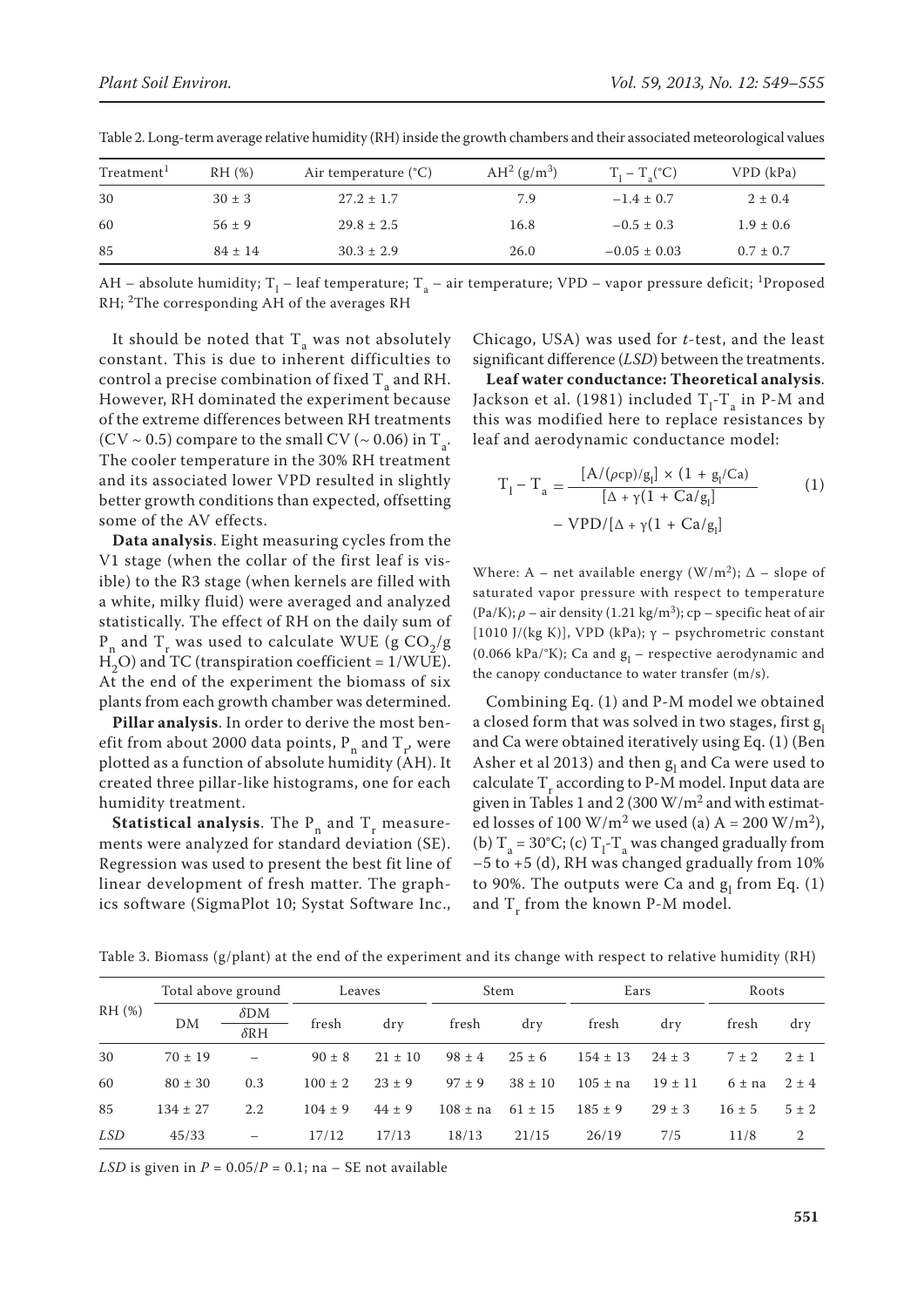

Figure 2. Cumulative  $CO<sub>2</sub>$  assimilation for three relative humidity (RH) levels

#### **RESULTS AND DISCUSSION**

**Plant biomass**. Weight of dry matter (DM) of maize under 85% RH was greater than 30% RH  $(P = 0.05)$ , and fresh biomass under 85% was also larger than 30% but the significance level was *P* = 0.1 (Table 3).

The results of fresh and dry biomass under 60% RH were between RH 85% and 30%. Total vegetative biomass (leaves + stem) was 212, 197 and 188 g/plant for  $RH = 85, 60$ , and 30%, respectively. δDM/δRH indicates that the one percent increase in RH from 30% to 60% was associated with increase of only 0.3 g/plant but from 60% to 85% it was 2.2 g/plant.

**The effect of RH on**  $P_n$  **and**  $T_r$ **.** Daily gross assimilated CO<sub>2</sub> is equivalent to 56, 48, and 38 g/m<sup>2</sup> for the high, medium, and low RH, respectively.





Figure 3. Cumulative transpiration  $(T_r)$  based on three levels of relative humidity (RH)

This is comparable to 72 g  $CO<sub>2</sub>/day$  measured by Usuda et al. (1987) and to 67 and 52 g  $CO<sub>2</sub>/day$ measured by Kalt-Toress et al. (1987) under very similar conditions.  $LSD_{0.05}$  between RH 85% and 60% was 4.2 g  $CO<sub>2</sub>/m<sup>2</sup>$  and between RH 60% and 30% it was 17.3 g  $CO<sub>2</sub>/m<sup>2</sup>$ . It emphasized the positive contribution of RH to the photosynthetic process.

The daily  $T_r$  in Figure 3 was 3.4, 3.9, and 6.4 mm  $(LSD_{0.05} = 0.4$  mm) for 85, 60 and 30% RH, respectively.

**Leaf water conductance (g<sub>1</sub>). To clarify the cau**sality of the advantages of high RH it is imperative to quantify the control exerted by stomata over  $T_r$ ,  $P_n$  and the resulting yield. This causality question was addressed by 'Penman-Monteith' (P-M) and Kim's models (Monteith et al. 1965, Allen et al. 1998, Kim and Leith 2003).

Figure 4. The relationships between leaf conductance (g<sub>l</sub>) and transpiration  $(T_r)$  based on P-M-J transpiration models and Kim's GXC (gas exchange calculator). The  $T_r$  range from 0 to 6 mmol/m<sup>2</sup>/s is equivalent to a range of 0 to 0.39 mm/h and the  $g_l$  range from 0 to 2.5 mol/m<sup>2</sup>/s is equivalent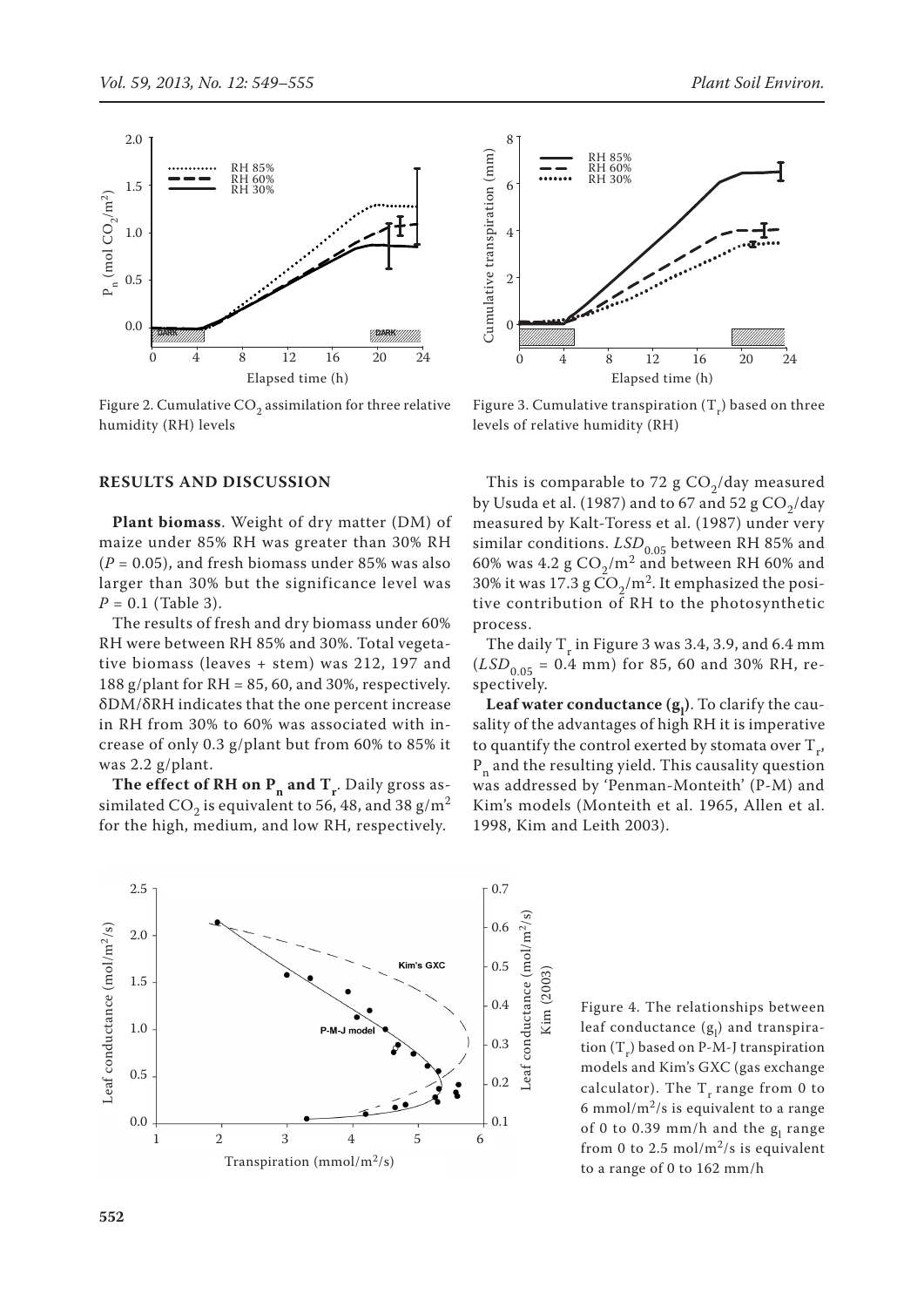|                                       |                                      | Relative humidity treatment (%) |           |          |                |
|---------------------------------------|--------------------------------------|---------------------------------|-----------|----------|----------------|
|                                       |                                      | 30                              | 60        | 85       | $LSD_{0.05}$   |
| <b>Mass basis calculations</b>        |                                      |                                 |           |          |                |
| CO <sub>2</sub>                       | $g/m^2/day$                          | 38                              | 48 (17.3) | 56 (4.2) | in parenthesis |
| $H_2O$                                | $\text{kg/m}^2/\text{day}$           | 6.4                             | 3.9       | 3.4      | 0.4            |
| WUE <sup>2</sup>                      | $g \text{CO}_2$ /kg H <sub>2</sub> O | 6                               | 12        | 16       |                |
| TC                                    | g H <sub>2</sub> O/g CO <sub>2</sub> | 168.4                           | 81.3      | 62.5     |                |
| Molar basis calculations <sup>1</sup> |                                      |                                 |           |          |                |
| CO <sub>2</sub>                       | mol $CO_2/m^2$ /day                  | 0.9                             | 1.1       | 1.3      | 0.69           |
| $H_2O$                                | mol $H_2O/m^2$ /day                  | 355.6                           | 216.7     | 194.4    | 22             |
| <b>WUE</b>                            | mmol $CO2/mol H2O$                   | 2.4                             | 5.0       | 6.5      |                |

Table 4. Mass and molar water use efficiency (WUE)

<sup>1</sup>Molar masses of CO<sub>2</sub> is 44 and H<sub>2</sub>O is 18 g/mol; <sup>2</sup> $\delta$ WUE/ $\delta$ RH ~ 0.2; TC – transpiration coefficient

The effect of  $T_r$  on  $g_l$  was evaluated though the relationship between RH and  $T_r$  knowing that at high RH,  $T_r$  is low and vice versa.

Kim's model is based on thermodynamic and molecular considerations with a linear relationship between g<sub>l</sub> and RH following Ball et al. (1987) while P-M model is based on biophysical considerations (Eq. 1), resulting in different  $g_1s$ . Quantitatively, both models reached a turning point at  $\delta T_R/\delta g_l = 0$ when ET  $\sim$  5.5 mmol/m<sup>2</sup>/s and RH  $\sim$  50% (not shown here). The two models characterize arid environment by  $RH < 50\%$  when T<sub>r</sub> is increasing with  $g_l$ . Conversely, humid environment is characterized here by RH > 50%, when stomatal aperture is increasing with reduced  $T_r$ . Consequently, when  $RH > 50\%$ , CO<sub>2</sub> intake and hence DM production are intensifying. Thus, under humid conditions the plant strategy to ensure high WUE is to increase both stomatal aperture and  $CO<sub>2</sub>$  intake at a low transpiration cost. When  $RH > 50\%$ , the negative linear section in P-M model  $(g_l = -5.1 \times T_r + 3.1;$  $r^2 = 0.94$ ) suggests that  $g_1$  can be maximum 3.1 mol/  $m^2$ /s (201 mm/h). The control exerted by stomatal aperture over  $T_r$  and  $P_n$  can therefore provide a reasonable causality for the advantages of high RH and the resulting yield. Specifically, in Table 3 at RH = 30% DM yield was only 70 g/plant compared to 134 g/plant at  $RH = 85%$  and in Table 4, WUE was 2.4 and 6.5 mmol  $CO_2$ /mol H<sub>2</sub>O, respectively.

**AH and WUE**. A summary of all positive values collected for  $P_n$  and  $T_r$  is displayed in Figure 5 as three pillar-like histograms that reflect the three RH treatments.

In Figure 5  $P_n$  increased slightly as AH increased from near 15 to 28 g/m<sup>3</sup> while T<sub>r</sub> reduced by about 70% with the increased AH. From Figure 5  $\delta P_n/\delta T_r$ 



Figure 5. Scatter plot of transpiration (a) and assimila-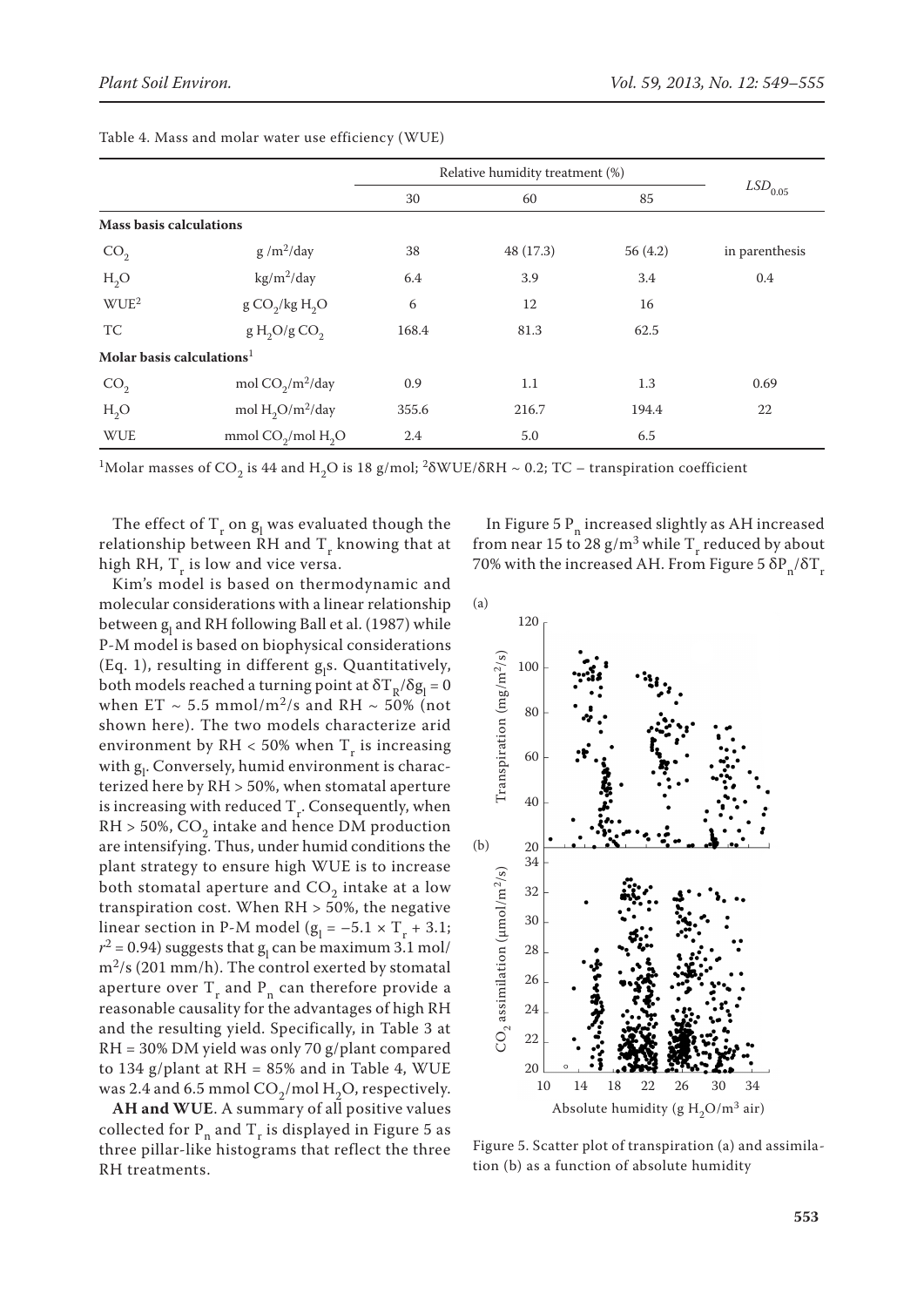was approximated as the upper limit of WUE and it yielded 8.2, 6.4 and 5.2 mmol  $CO<sub>2</sub>$  produced by 1 mol  $H<sub>2</sub>O$ , respectively from high to low RH. The values are higher than the daily average of WUE in Table 4 but acceptable as upper limits.

The integrated values of WUE in Table 4 show a significant  $(P = 0.05)$  difference in WUE between 85, 60 and 30% which is complementing the results in Figure 5. In the entire range of RH one percent increase in RH resulted in an increase of 0.2 mass units of WUE.

**Concluding remarks**. Physically  $P_n$  is accompanied by  $T_r$  through the open stomata and both are linearly linked to each other (Hanks 1974) but the slope  $\delta P_n / \delta T_r$  that can be defined as WUE was higher under RH = 85% than under 30%. The improved WUE is explained by a synergy between larger  $g_1$  associated with reduced  $T_r$  (Monteith 1995) and a reduced driving force (VPD) for transpiration in humid environment. The environmental relevancy of this study is strengthened by global average estimates of RH = 60% (Dai 2006) that was used here and global WUE of  $3.2 \pm 0.9$  mmol CO<sub>2</sub>/mol  $H<sub>2</sub>O$  (Jasechko et al. 2013) that agrees with the range from 2.4 to 6.5 for RH 30–85% (Table 4). This synergy resulted in DM production at a low water cost and explained the agronomic and ecological importance of humid environment. On the other hand it carries a bleak message to dry regions where water is naturally limited.

The positive response of corn (as a case study) to high RH indicates that in arid habitats, where water supply is limited and RH is low, water use would be less efficient compared to humid habitats where RH is high and water is abundant.

### **REFERENCES**

- Allen R.G., Pereira L.S., Raes D., Smith M. (1998): Crop Water Requirements. Irrigation and Drainage. Paper No. 56, FAO, Rome, 300.
- Anderson D.B. (1936): Relative humidity or vapor pressure deficit. Ecology, *17*: 277–282.
- Ball J.T., Woodrow I.E., Berry J.A. (1987): A model predicting stomatal conductance and its contribution to the control of photosynthesis under different environmental conditions. In: Biggins J. (ed.): Progress in Photosynthesis Research. Martinus Nijhoff Publishing, Dordrecht, 221–224.
- Bell C.J.A. (1982): Model of stomatal control. Photosynthetica, *16*: 486–495.
- Ben-Asher J., Bar Yosef B., Volinski R. (2013): Ground-based remote sensing system for irrigation scheduling. Biosystems Engineering, *114*: 444–453.
- Buckley T.N., Mott K.A., Farquhar G.D. (2003): A hydromechanical and biochemical model of stomatal conductance. Plant, Cell and Environment, *26*: 1767–1785.
- Bunce J.A. (1996): Does transpiration control stomatal responses to water vapour pressure deficit? Plant, Cell and Environment, *19*: 131–135.
- Bunce J.A. (1998a): Effects of humidity on short-term responses of stomatal conductance to an increase in carbon dioxide concentration. Plant, Cell and Environment, *21*: 115–120.
- Bunce J.A. (1998b): Effects of environment during growth on the sensitivity of leaf conductance to changes in humidity. Global Change Biology, *4*: 269–274.
- Campbell G.S., Norman J.M. (1998): An Introduction to Environmental Biophysics. 2nd Edition. Springer-Verlag, New York, 305.
- Dai A. (2006): Recent climatology, variability, and trends in global surface humidity. Journal of Climate, *19*: 3589–3605.
- Hanks R.J. (1974): Model for predicting plant yield as influenced by water use. Agronomy Journal, *66*: 660–665.
- Hoffman G.J., Jobes J.A. (1978): Growth and water relations of cereal crops as influenced by salinity and relative humidity. Agronomy Journal, *70*: 765–769.
- Jackson R.D., Idso S.B., Reginato R.J., Pinter Jr. P.J. (1981): Canopy temperature as a crop water stress indicator. Water Resources Research, *17*: 1133–1138.
- Jasechko S., Sharp Z.D., Gibson J.J., Birks S.J., Yi Y., Fawcett P.J. (2013): Terrestrial water fluxes dominated by transpiration. Nature, *496*: 347–350.
- Kalt-Torres W., Kerr P.S., Usuda H., Huber S.C. (1987): Diurnal changes in maize leaf photosynthesis: I. Carbon exchange rate, assimilate export rate, and enzyme activities. Plant Physiology, *83*: 283–288.
- Kim S.H., Lietch J.H. (2003): A coupled model of photosynthesis, stomatal conductance and transpiration for a rose leaf (*Rosa hybrida L*). Annals of Botany, *91*: 771–781.
- Manzoni S., Katul G., Fay P.A., Polley H.W., Porporato A. (2011): Modeling the vegetation-atmosphere carbon dioxide and water vapor interactions along a controlled CO<sub>2</sub> gradient. Ecological Modelling, *222*: 653–665.
- Monteith J.L. (1995): A reinterpretation of stomatal responses to humidity. Plant, Cell and Environment, *18*: 357–364.
- Monteith J.L., Szeicz G., Waggoner P.E. (1965): The measurements and control of stomatal resistance in the field. Journal of Applied Ecology, *2*: 345–355.
- Mott K.A., Parkhurst D.F. (1991): Stomatal responses to humidity in air and helox. Plant, Cell and Environment, *14*: 509–515.
- Shope J.C., Peak D., Mott K.A. (2008): Stomatal responses to humidity in isolated epidermes. Plant, Cell and Environment, *31*: 1290–1298.